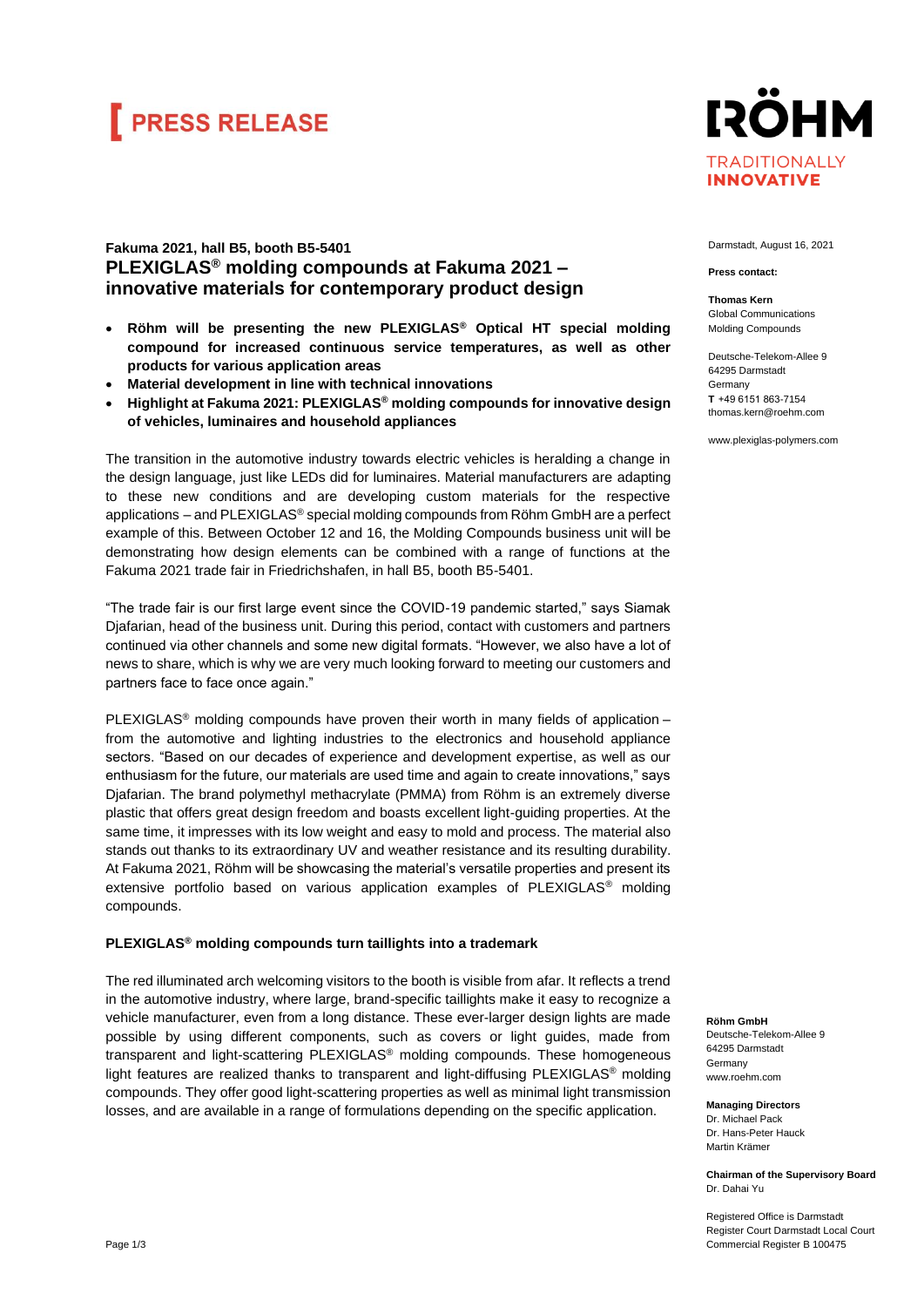# **PRESS RELEASE**



### **PLEXIGLAS® Optical HT combines high heat deflection temperatures with optical quality**

At Fakuma 2021, Röhm will be presenting one of its latest special molding compounds for the first time: PLEXIGLAS® Optical HT. This compound was specially developed for use with high-performance LEDs. Until now, these applications often involved a compromise between high optical quality and heat deflection temperatures. With PLEXIGLAS<sup>®</sup> Optical HT, a new special molding compound is now available that fulfills both demands. The compound ensures the best possible optical quality even at increased continuous service temperatures, thereby offering the automotive and lighting industries greater leeway for contemporary product designs.

PLEXIMID® TT50 HF, a brand polymethyl methacrylimide (PMMI) from Röhm, is another special molding compound suitable for even greater temperatures. With its increased flow capability, it is ideal for very fine structures and increased reproduction accuracy.

### **PLEXIGLAS® molding compounds for robust decorative panels on car bodies**

The front design of vehicles is also changing, driven by the fact that electric vehicles do not require a cooling air stream, as was necessary in cars with internal combustion engines. As a result, the eye-catching radiator grilles that used to adorn many front bumpers can make way for other design elements. Whether for (illuminated) emblems and lighting elements, or air intakes and sensor covers – the demand for plastic elements is greater than ever before. However, the materials used in applications on the lower car body of the vehicle must be particularly robust. Impact-modified PLEXIGLAS® special molding compounds easily withstand these stresses. For example, PLEXIGLAS® Resist AG 100 with its well-balanced properties is a robust and cost-efficient alternative for many components that would otherwise require coating.

### **PLEXIGLAS® molding compounds for smart design solutions for household appliances**

Connected household appliances via apps, smart home applications or digital solutions for small electronic devices – many manufacturers of household appliances are following the trend of smart design solutions that combine design and functionality. One example of this are information displays that are not visible when the appliance is turned off. When turned on, however, information is shown on the display in true colors. This black panel effect can also be seen on a large screen at the center of the trade fair booth, made possible thanks to PLEXIGLAS® special molding compounds in neutral gray colors. Visitors can learn more about their wide range of properties using the special demonstration unit available at the booth.

PLEXIGLAS<sup>®</sup> molding compounds are also used to provide a high-quality surface finish and to extend the durability of the product. "PLEXIGLAS® is sustainable by design," emphasizes Diafarian, "and makes a significant contribution to a considerate use of resources."